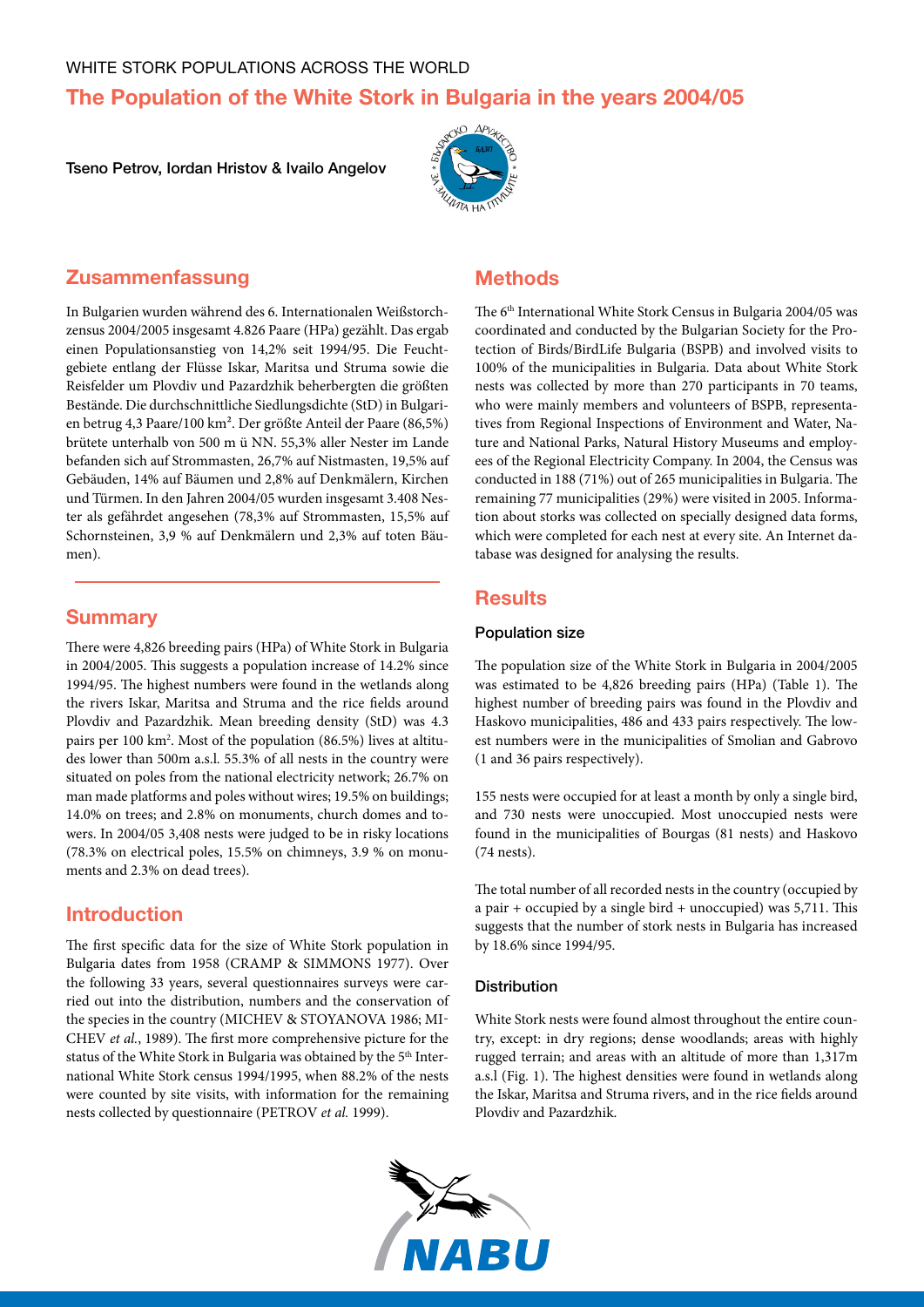The distribution of breeding pairs by altitude is given in Fig.2. Out of 4,826 pairs, 86.5% bred at altitudes of 0 - 500m a.s.l. One pair was found at 1,317m a.s.l. (Ravnogor village in the Pazardzhik region).

Most White Stork nests were found within villages or cities, and only 9.6% (463) of the nests were found outside them, mainly in areas with large wetlands in Plovdiv, Lovetch and Pleven counties (Tab. 1).

#### **Density**

The average breeding density (StD) of White Storks in Bulgaria in 2004/05 was 4.3 pairs per 100 km2 . Compared with 1994/95, this represents an increase of 13.2%. The highest densities were recorded in the following municipalities: Plovdiv (8.2 pairs per 100 km2), Haskovo (7.8 pairs per 100 km2 ) and Montana (7.5 pairs per 100 km2 ). The lowest densities were in Smolian (0.03 pairs per 100 km2 ), Dobritch (1.4 pairs per 100 km2 ), Gabrovo (1.7 pairs per 100 km<sup>2</sup>) and Sliven (1.9 pairs per 100 km<sup>2</sup>).

The highest densities were in UTM squares: FL89 (40 HPa/100 km2 ), FM99 (45 HPa/100 km2 ) and GM19 (48 HPa/100 km2 ), where the storks find optimal foraging and breading grounds.

#### Breeding success

The overall number of fledged juvenile storks (JZG) was 12,046 from a total of 4,240 successful pairs. Overall, 44% of the pairs had 3 chicks, 28.7% - 2 chicks, 20.6% - 4 chicks, 4.4% - 1 chick and 2.3% - 5 chicks. These numbers are similar those from 1994/95, with the main difference that in 2004/05 there were no pairs with 6 chicks (Fig. 3). 544 pairs failed, and 42 pairs had an unknown number of chicks (tab. 1).

The highest productivity was 3.0 chicks/pair and was estimated for the Sofia city county. The highest mean fledged brood size was 3.4 chicks/pair and was estimated for the Sofia city county and for the Varna county. Mean productivity for Bulgaria was 2.5 young/ pair and mean fledged brood size (JZa) was 2.8. These values are nearly identical with the results from (JZm) the 1994/95 census and indicate the current stable state of the population in the country.

# **Development**

Figure 4 shows the development of White Stork breeding population in Bulgaria from the middle of the 20<sup>th</sup> century onwards. Numbers were lowest at the end of the 20th century (4,227 pairs). The 2004/05 census suggests that since then numbers have increased by 14.2%.

# **Nest locations**

In 2004/05 a total of 5,665 nests was found, and 3,910 of these were situated on poles forming part of the electricity network. Around 68% of these nests (2,652) were placed directly on the electrical transmission cables. For the remaining nests on electrical poles (1,258) there was no danger from electrocution or destruction, because they were either placed on platforms elevated 90-120 cm above the wires, or were situated on poles without wires.

Buildings accounted for 944 nests, and the riskiest of these were situated on chimneys (56%) of houses, factories, bakeries and baths, or on church domes and towers (10%).

There were 678 nests in trees 678, most frequently in acacia (29%), poplar (14%), and mulberry trees (12%). Other trees used for nesting include pine, oak, walnut, elm, ash, and lime, among others. Monuments, abandoned machinery and appliances accounted for 2.8 % of nest locations.

Analysis of the type of nest support recorded by the last two censuses suggests that the number of nests situated on trees has rapidly declined. At the same time, the number of nests on artificial platforms and on poles without wires has increased from 1.9% to 22.2% of the total number of nests (Fig.5).

# **Conservation aspects**

With regards to the future conservation of the White Stork population in Bulgaria, it should be observed that the number of "risky" nests has increased from 2,595 in 1994/95 to 3,408 in 2004/05 (Fig.6). During both of the censuses, more than 77% of risky nests were situated on electricity transmission poles. The highest proportion of risky nests was found in the following counties: Sofia region, Vratsa, Vidin, Blagoevgrad and Veliko Tyrnovo. Over the next 1-2 years, the national electricity company needs to safeguard all the White Stork nests situated on poles from the electricity network.

# **Acknowledgements**

We highly appreciate the financial help of the Royal Society for the Protection of Birds and DEFRA, which helped us complete the 6<sup>th</sup> International White Stork Census in Bulgaria. The authors express their special acknowledgements to all the volunteers that have participated in the census. Furthermore we express our thanks to the Ministry of Energy, which recorded all the nests on poles from the electricity networks, mainly in the regions of their branches in Plovdiv, Haskovo, Sofia, Blagoevgrad, Kiustendil, Pazardzhik, Kyrdjali, Smolian and Shumen. We are also thankful to Mr Georgi Popgeorgiev for the precise graphs and map.

# **References**

- Cramp, S. & K. Simmons (Ed.) (1977). The Birds of Western Palearctic 1. Oxford University Press, London / New York, 722.
- Michev, T. & Stoyanova, L. (1986). Distribution of nests and numbers of the White Stork (*Ciconia ciconia* L., 1758) in Bulgaria. Ecologia 18, 17-26. (In Bulgarian).
- Michev, T.; Petrov, Tz. & L. Profirov (1989): Status, Breeding, Distribution, Numbers and Conservation of the White Stork in Bulgaria. In: RHEINWALD, G.; OGDEN, J. & H. SCHULZ (Ed.) (1989). Proceedings of the First International Stork Conservation Symposium. Schriftenreihe des Dachverbandes Deutscher Avifaunisten 10, 137-143.
- PETROV, TZ.; IANKOV, P. & GEORGIEV, D. (1999): Population status of the White Stork (*Ciconia ciconia*) in Bulgaria in the years 1994/95. In: SCHULZ, H. (Ed.) (1999). Proceedings, Intern. Symp. on the White Stork, Hamburg 1996. NABU, Bonn, 241-247.

#### **Authors, addresses:**

Dr. Tseno Petrov, BSPB, Natural Science Museum, 34 Khristo G. Danov Street, 4000 Plovdiv, Bulgaria. e-mail: bspb\_hq@bspb.org Iordan Hristov, BSPB, Musagenitsa district, bl. 104 A/fl.6, ap.13, Sofia 1797, Bulgaria.

Ivailo Angelov, BSPB, Musagenitsa district, bl. 104 A/fl.6, ap.13, Sofia 1797, Bulgaria.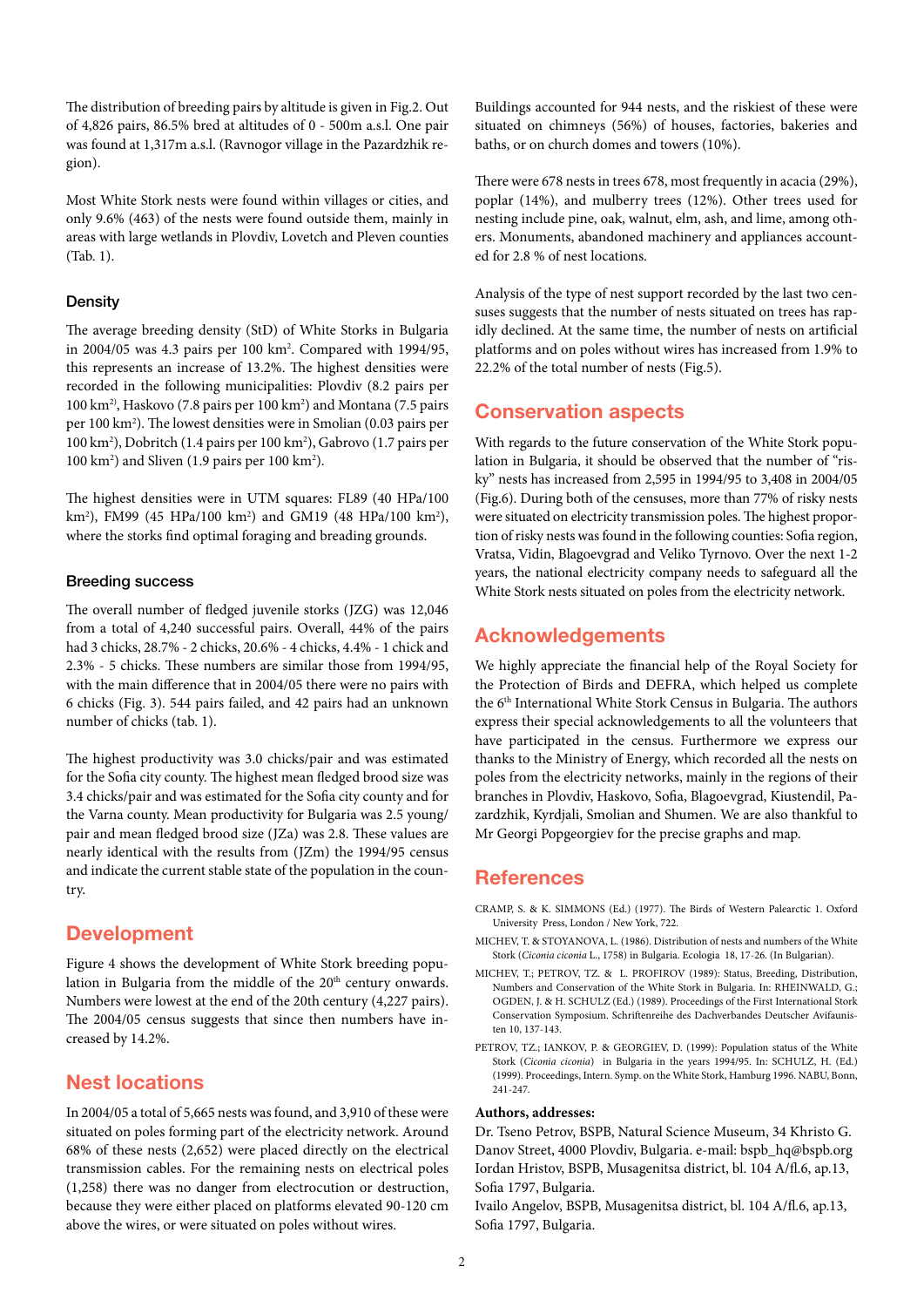

**Fig. 1: Distribution and numbers of White Stork breeding pairs in Bulgaria during 2004/05. Verbreitung und Anzahl des Weißstorchs in Bulgarien 2004/05.** 





**Fig. 2: Altitudinal distribution of breeding White Storks in Bulgaria in 2004/05. Höhenverbreitung der Brutpaare des Weißstorchs in Bulgarien.** 

**Fig. 3. Frequency distribution of White Stork fledged brood size in Bulgaria in 1994/95 and 2004/05. Häufigkeitsverteilung der Anzahl ausfliegender Jungvögel pro Nest in Bulgarien 1994/95 und 2004/05.**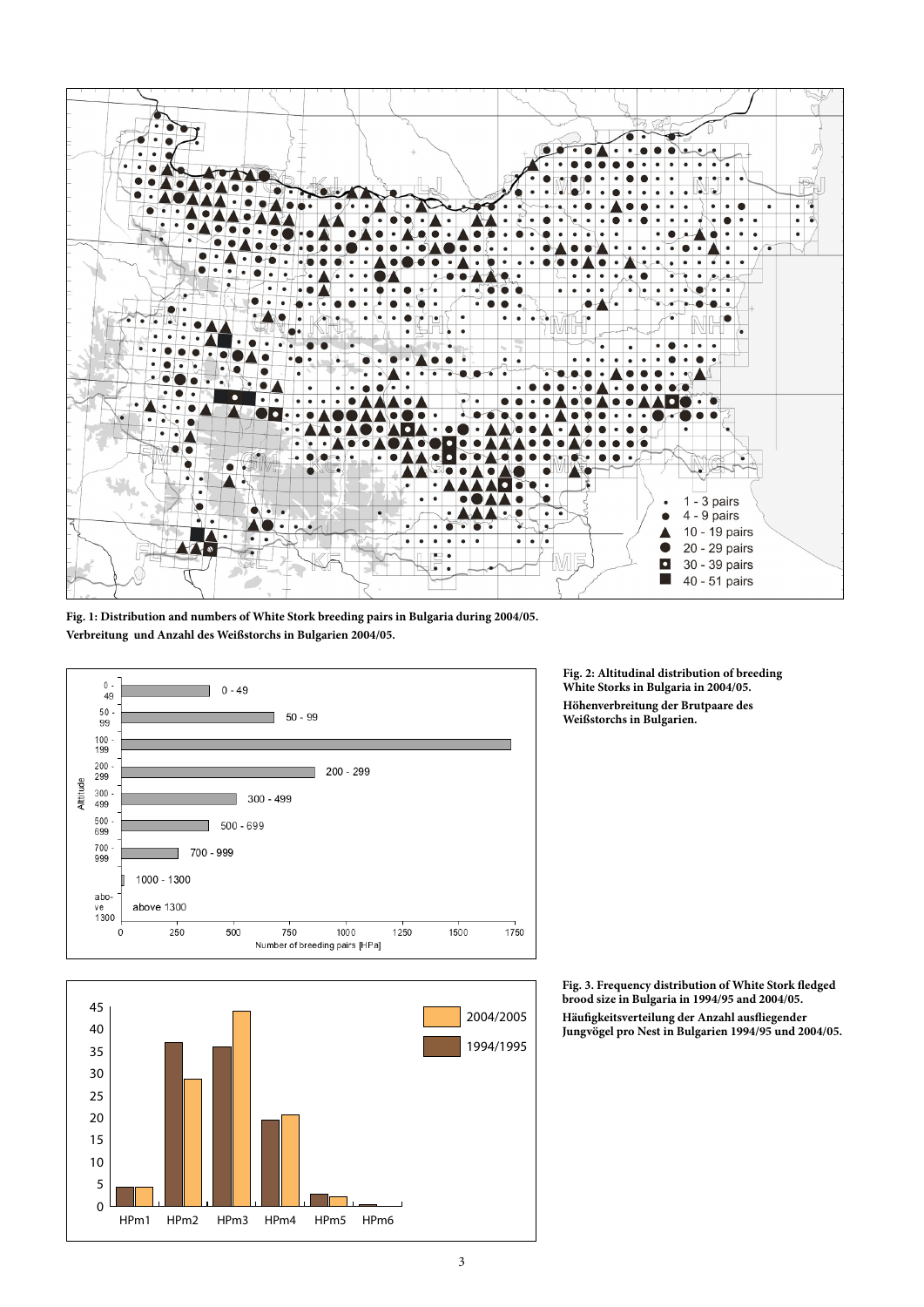

50 2004/05 45 40 1994/95 35 30 25 20 15 10 5 T. 0 Electric poles Trees Buildings Platforms Monuments



**Bestandsentwicklung des Weißstorchs in Bulgarien zwischen 1961/63 und 2004/05.** 





**Fig. 6. "Risky" nest supports for White Storks breeding in Bulgaria in 1994/95 and 2004/05. Gefährdete Neststandorte von Weißstorchbrutpaaren in Bulgarien 1994/95 und 2004/05**